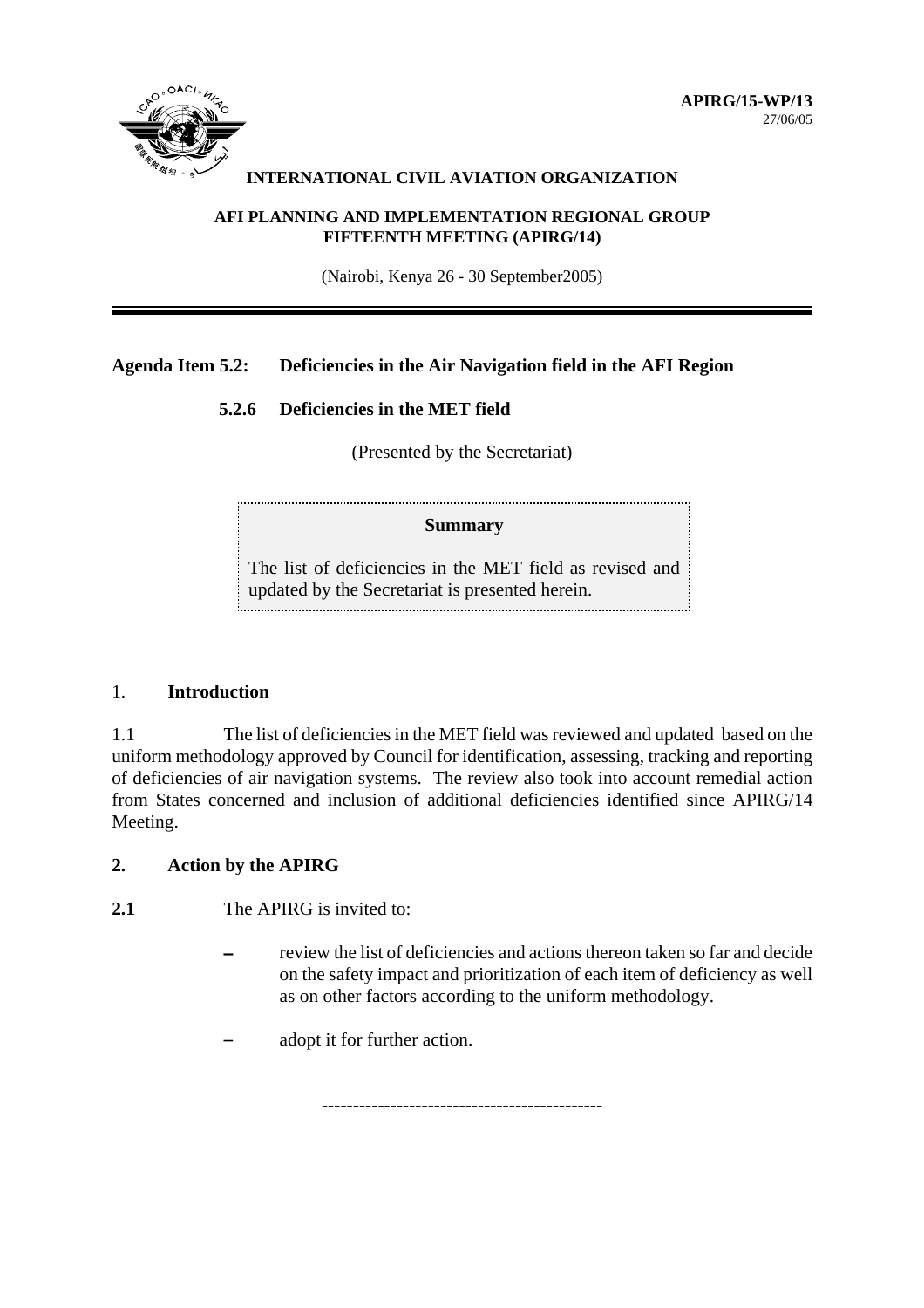# **Deficiencies in the Meteorology Field (REF. Air Navigation Plan - Africa-Indian Ocean region (Doc 7474) Part IV - Meteorology (MET)**

| <b>Identification</b>                                                                                                         |                                                                    | <b>Deficiencies</b>                                                                                                                                                                                                                                                                      |                         |                                                                                                    | <b>Corrective action</b>                                                                                                                |                                                                                                                        |                                               |                                  |
|-------------------------------------------------------------------------------------------------------------------------------|--------------------------------------------------------------------|------------------------------------------------------------------------------------------------------------------------------------------------------------------------------------------------------------------------------------------------------------------------------------------|-------------------------|----------------------------------------------------------------------------------------------------|-----------------------------------------------------------------------------------------------------------------------------------------|------------------------------------------------------------------------------------------------------------------------|-----------------------------------------------|----------------------------------|
| <b>Requirements</b>                                                                                                           | <b>Facilities or</b><br>services                                   | <b>Description</b><br>of Deficiency                                                                                                                                                                                                                                                      | Date first<br>reported  | <b>Comments</b><br>on deficiency                                                                   | <b>Description of</b><br>corrective action                                                                                              | <b>Executing</b><br>body                                                                                               | <b>Target date</b><br>for imple-<br>mentation | <b>Priority</b><br>for<br>action |
| 1                                                                                                                             | $\overline{2}$                                                     | $\overline{3}$                                                                                                                                                                                                                                                                           | $\overline{\mathbf{4}}$ | 5                                                                                                  | 6                                                                                                                                       | $\overline{7}$                                                                                                         | 8                                             | $\boldsymbol{9}$                 |
| Requirement to provide<br>aerodrome forecasts (AFI<br>FASID Table MET 1A)                                                     | Angola/Luanda 4<br>de Fevereiro<br><b>Associated MET</b><br>Office | TAF of Luanda not<br>regularly available                                                                                                                                                                                                                                                 | 2003                    | Advice given by<br>correspondence                                                                  | Improve reliability<br>of telecomm                                                                                                      | <b>INAMET</b> and<br><b>ENANA</b>                                                                                      | 2005                                          | A                                |
| Requirement to provide<br>information on volcanic<br>eruptions to civil aviation<br>units. (Annex 3, Chapter<br>3, para. 3.6) | Democratic<br>Republic of<br>Congo/State<br>volcano<br>observatory | Information on<br>volcano activities not<br>always reaches civil<br>aviation due to lack<br>of fixed<br>communications with<br>State volcano<br>observatories. This<br>has an impact on the<br>timely issuance of<br>VA advisories and<br>SIGMETs by the<br>VAACs and MWOs<br>concerned. | 14/5/1997               | Observed by the<br>State concerned.<br>Reported at the<br><b>AFI/7 RAN</b><br>Meeting, May<br>1997 | Volcano<br>observations and<br>warnings to be<br>made available to<br>civil aviation and<br><b>MET</b> Authorities<br>for dissemination | Civil Aviation<br>and MET<br>Authorities,<br>D.R. of Congo<br>Implementation<br>by Department<br>of<br>Transportation. | 2005                                          | $\mathbf U$                      |
| Requirement to provide<br>aerodrome forecasts (AFI<br>FASID Table MET 1A)                                                     | Equatorial<br>Guinea/Malabo<br><b>Aeronautical MET</b><br>centre   | TAF of Malabo<br>issued by the Douala<br>MET Office not by<br>MET Office of<br>Malabo                                                                                                                                                                                                    | 2000                    | Advice given<br>through<br>correspondence<br>and mission                                           | Installation of<br>reliable telecomm.<br>link and provision<br>of sufficient<br>number of<br>forecasters                                | Civil Aviation<br>Authority,<br>Equatorial<br>Guinea                                                                   | 12/2005                                       | B                                |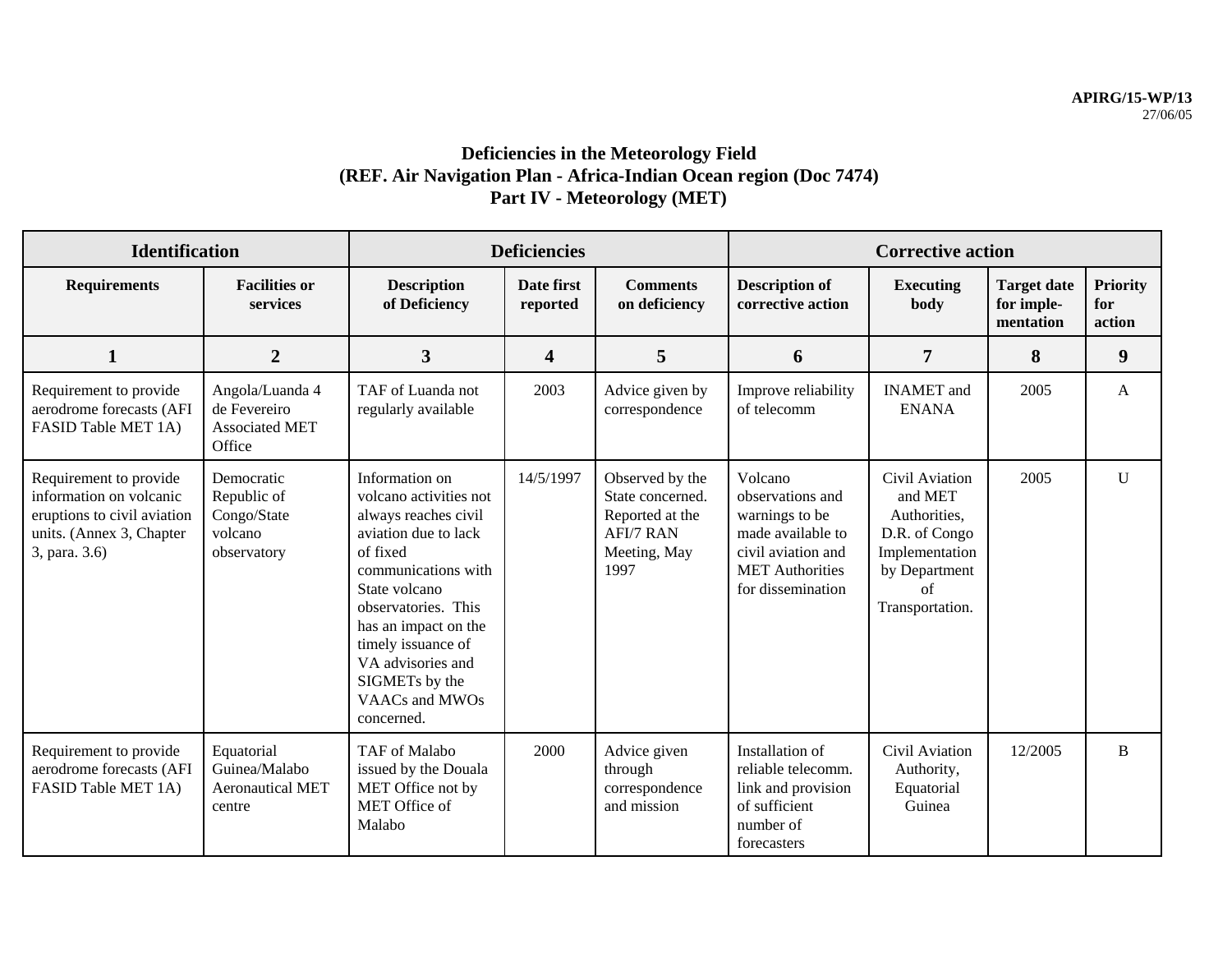#### **APIRG/15-WP/13** 27/06/05

| <b>Identification</b>                                                                                          |                                                                            | <b>Deficiencies</b>                                                |                                      |                                                             | <b>Corrective action</b>                                              |                                                          |                                               |                                  |
|----------------------------------------------------------------------------------------------------------------|----------------------------------------------------------------------------|--------------------------------------------------------------------|--------------------------------------|-------------------------------------------------------------|-----------------------------------------------------------------------|----------------------------------------------------------|-----------------------------------------------|----------------------------------|
| <b>Requirements</b>                                                                                            | <b>Facilities or</b><br>services                                           | <b>Description</b><br>of Deficiency                                | Date first<br>reported               | <b>Comments</b><br>on deficiency                            | <b>Description of</b><br>corrective action                            | Executing<br>body                                        | <b>Target date</b><br>for imple-<br>mentation | <b>Priority</b><br>for<br>action |
| $\mathbf{1}$                                                                                                   | $\overline{2}$                                                             | 3                                                                  | $\overline{\mathbf{4}}$              | 5                                                           | 6                                                                     | 7                                                        | 8                                             | 9                                |
| Requirement to measure<br>and report surface wind<br>(Annex 3, Chapter 4,<br>para 4.6.1                        | The Gambia/<br>Banjul - Yundum<br>Intl./Aeronautical<br><b>MET</b> station | Wind measurement<br>unreliable                                     | May 1994<br>$\&$<br>February<br>1999 | Advice given<br>through<br>correspondence                   | Installation of<br>reliable wind<br>equipment                         | Civil Aviation<br>Authority and<br>MET, The<br>Gambia    | 12/2005                                       | $\mathbf U$                      |
| Requirement to issue<br>trend type landing<br>forecast (Annex 3,<br>chapter 6, para. $6.3.2$ )                 | Guinea Bissau/<br>Bissau Osvaldo V.<br>Intl. Aeronautical<br>station       | Trend type landing<br>fore-casts not issued                        | 1995                                 | Advice given<br>through<br>correspondence                   | Forecast unit to<br>issue Trend type<br>landing forecasts             | Civil Aviation<br>and MET of<br>Guinea Bissau            |                                               | $\mathbf U$                      |
| Requirement to provide<br>meteorological repoprts<br>to the ATS units (Annex<br>3, Chapter 10, para.<br>10.1.1 | Liberia/<br>Roberts Intl.<br><b>Associated MET</b><br>Office               | Provision of MET<br>data to ATS units<br>deficient                 | <b>May 2000</b>                      | Advice given to<br>authorities<br>through<br>correspondence | Better display<br>system of MET<br>data to ATS                        | Liberia Civil<br>Aviation<br>Authority and<br><b>MET</b> | 2005                                          | $\mathbf{A}$                     |
| Requirement for a<br>continous watch over<br>meteorological<br>conditions (Annex 3,<br>para. $3.4.2(a)$ )      | Namibia/Windhoek<br>Hosea Kutako<br>Meteorological<br>Watch Office         | The MWO<br>operational hours do<br>not cover same<br>period as ATS | 2004                                 | Advice given<br>during mission                              | MWO operational<br>hours to coincide<br>with ATS<br>operational hours | <b>CAA/MET</b><br>Division                               | 2005                                          | $\mathbf{A}$                     |
| Requirement to issue<br>trend type landing<br>forecast (Annex 3,<br>Chapter 6, para 6.3.2)                     | Namibia/Windoek/<br>Hosea Kutako                                           | Trend type landing<br>forecasts not issued                         | 2004                                 | Advice given<br>during mission<br>and by<br>correspondence  | Forecast office to<br>issue Trend type<br>landing forecasts           | <b>CAA/MET</b><br>Division                               | 2005                                          | $\mathbf{U}$                     |

2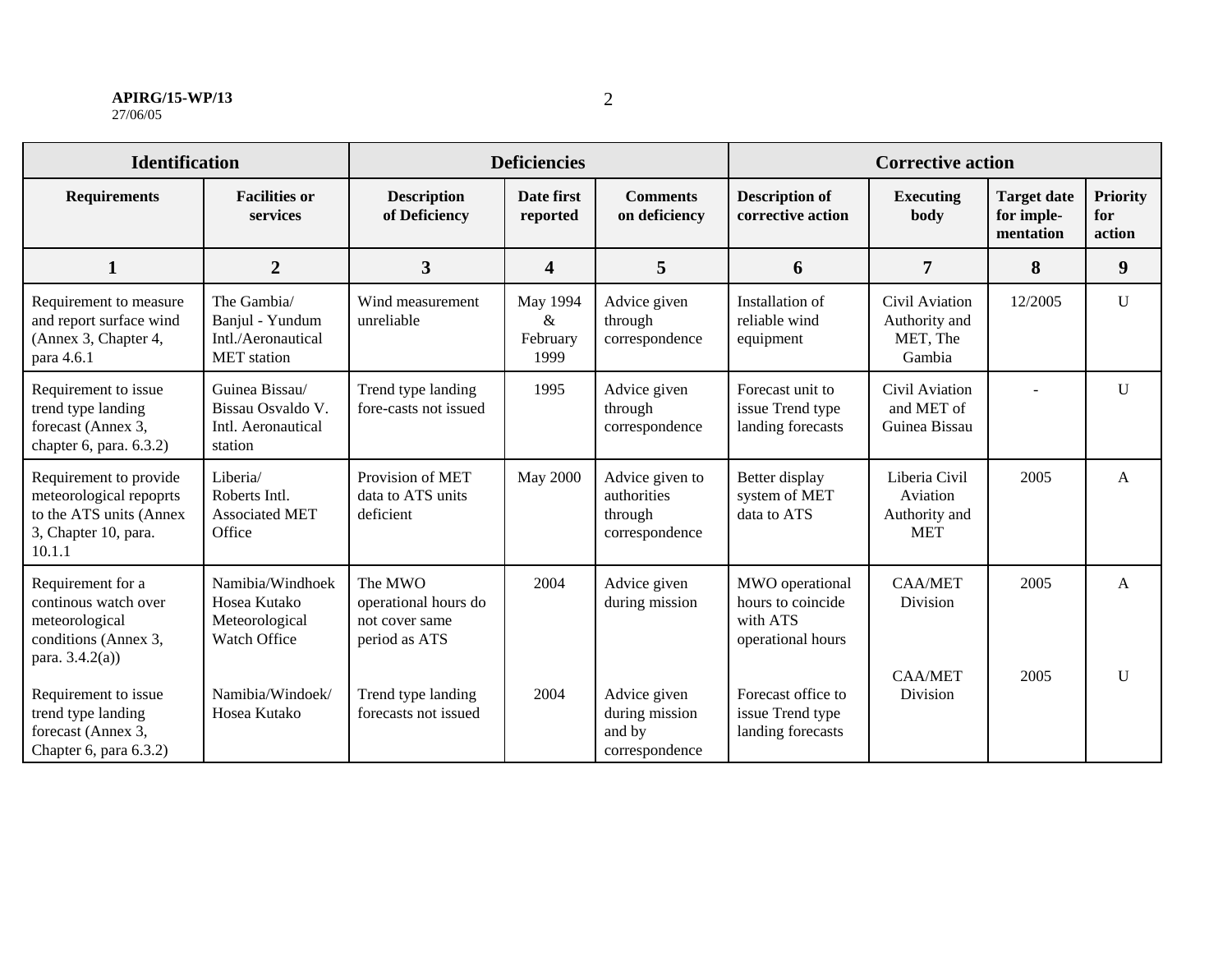| <b>Identification</b>                                                                          |                                                                          | <b>Deficiencies</b>                                                                            |                         |                                                          | <b>Corrective action</b>                                                        |                                                                   |                                               |                                  |
|------------------------------------------------------------------------------------------------|--------------------------------------------------------------------------|------------------------------------------------------------------------------------------------|-------------------------|----------------------------------------------------------|---------------------------------------------------------------------------------|-------------------------------------------------------------------|-----------------------------------------------|----------------------------------|
| <b>Requirements</b>                                                                            | <b>Facilities or</b><br>services                                         | <b>Description</b><br>of Deficiency                                                            | Date first<br>reported  | <b>Comments</b><br>on deficiency                         | <b>Description of</b><br>corrective action                                      | <b>Executing</b><br>body                                          | <b>Target date</b><br>for imple-<br>mentation | <b>Priority</b><br>for<br>action |
| 1                                                                                              | $\overline{2}$                                                           | $\overline{3}$                                                                                 | $\overline{\mathbf{4}}$ | 5                                                        | 6                                                                               | 7                                                                 | 8                                             | 9                                |
| Requirement to provide<br>MET reports to ATS<br>units (Annex 3, Chapter<br>10, para $(10.1.1)$ | Nigeria<br>Kano MA<br><b>Associated MET</b><br>Office                    | Provision of MET<br>data to ATS deficient                                                      | 2/10/1996               | Advice given<br>through<br>correspondence<br>and mission | Better display<br>system of MET<br>data to ATS units                            | Nigerian MET<br>Agency<br>(NIMET) and<br>NAMA.<br>Nigeria         | 2005                                          | A                                |
| Requirement to provide<br>aerodrome forecasts (AFI<br>FASID Table MET 1A)                      | Sao Tomé &<br>Principe/<br>Sao Tomé<br>Aerodrome MET<br>Office           | TAF of Sao Tome<br>not regularly<br>disseminated outside<br><b>MET</b> centre                  | 28/10/2002              | Advice given<br>through<br>correspondence                | Installation of<br>reliable telecom.<br>link.                                   | Civil Aviation<br>Authority and<br>MET,<br>Sao Tome &<br>Principe | 2005                                          | B                                |
| Requirement to measure<br>and report surface wind<br>(Annex 3, Chapter<br>4, para. 4.6.1.1)    | Sierra Leone/ Lungi<br>Airport, Associated<br><b>MET Office</b>          | Wind measurement<br>unreliable                                                                 | May 1994                | Advice given<br>through<br>correspondence                | Installation of<br>reliable MET basic<br>equipment                              | Civil Aviation<br>Authority and<br>MET, Sierra<br>Leone           | 2005                                          | $\mathbf{U}$                     |
| Requirement to provide<br>MET reports to ATS<br>Units (Annex 3, Chapter<br>10, para 10.1.1)    | Swaziland/Manzini<br>Matsapha Airport<br><b>Associated MET</b><br>Office | Provision of MET<br>reports to ATS units<br>deficient. No wind<br>displays in control<br>tower | 2004                    | Advice was given<br>on mission                           | Install a display<br>system for MET<br>data and<br>information at<br><b>ATS</b> | DCA and MET<br>Department                                         | 2005                                          | $\mathbf{U}$                     |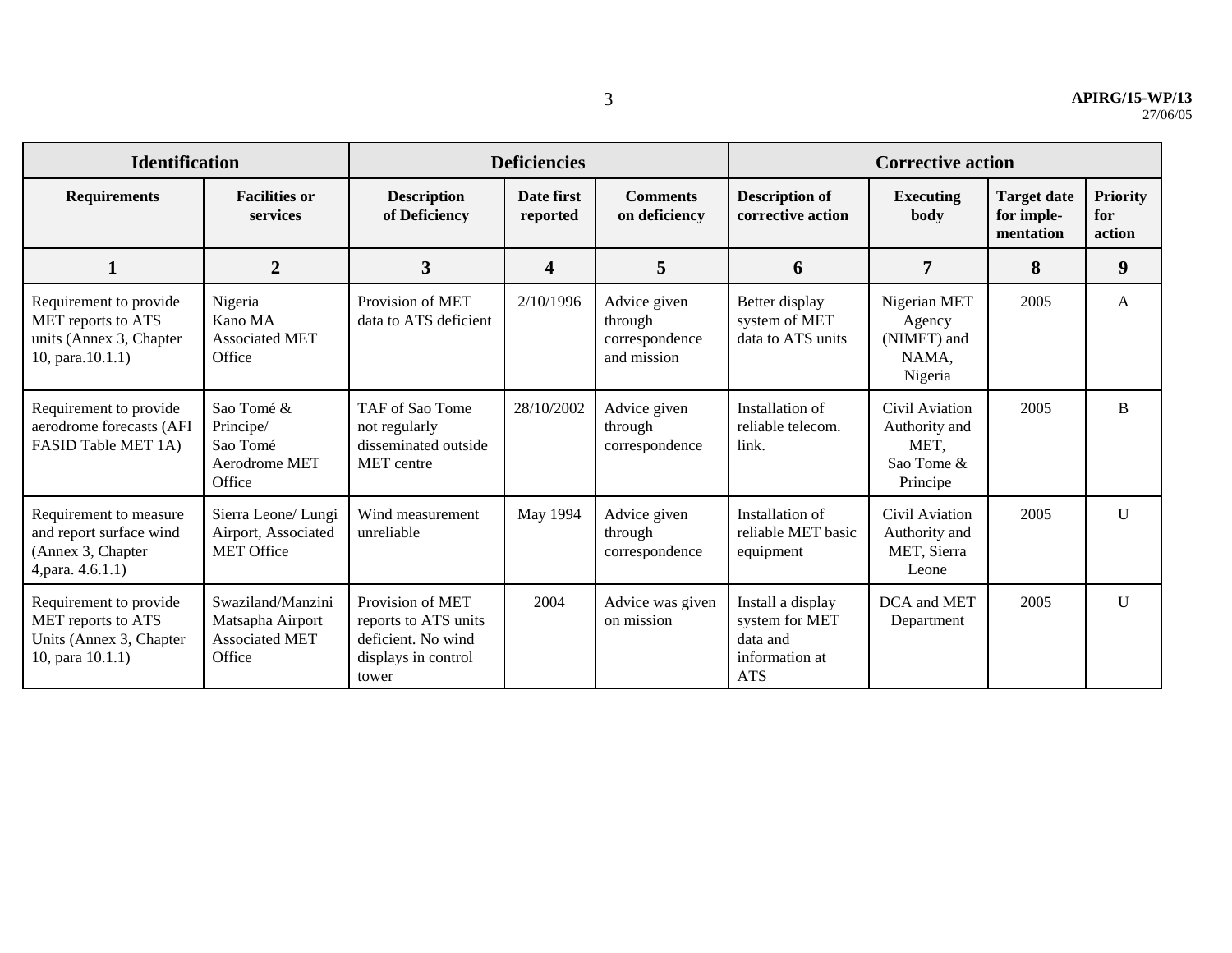| <b>APIRG/15-WP/13</b> |
|-----------------------|
| 27/06/05              |

| <b>Identification</b>                                                                                                                 |                                                      | <b>Deficiencies</b>                                   |                        |                                                                                       | <b>Corrective action</b>                                                                                                                |                                             |                                               |                                  |
|---------------------------------------------------------------------------------------------------------------------------------------|------------------------------------------------------|-------------------------------------------------------|------------------------|---------------------------------------------------------------------------------------|-----------------------------------------------------------------------------------------------------------------------------------------|---------------------------------------------|-----------------------------------------------|----------------------------------|
| <b>Requirements</b>                                                                                                                   | <b>Facilities or</b><br>services                     | <b>Description</b><br>of Deficiency                   | Date first<br>reported | <b>Comments</b><br>on deficiency                                                      | <b>Description of</b><br>corrective action                                                                                              | <b>Executing</b><br>body                    | <b>Target date</b><br>for imple-<br>mentation | <b>Priority</b><br>for<br>action |
| $\mathbf{1}$                                                                                                                          | $\overline{2}$                                       | $\overline{3}$                                        | 4                      | 5                                                                                     | 6                                                                                                                                       | 7                                           | 8                                             | 9                                |
| Requirement to provide<br>meteorological data and<br>forecasts in form of flight<br>documentation (Annex 3,<br>Chapter 3, para 3.3.2) | Zambia/Lusaka<br>Meteorological<br>Office            | Provision of flight<br>documentation<br>deficient     | 2002                   | Advice given<br>during mission<br>and by<br>correspondence                            | Install appropriate<br>telecomms<br>equipment to<br>receive OPMET<br>information and<br>appoint adequate<br>trained personnel           | <b>MET</b><br>Department                    | 2005                                          | U                                |
| Requirement to provide<br>MET reports to ATS<br>Units (Annex 3, Chapter<br>10, para 10.1.1)                                           | Zambia/Lusaka<br>Meteorological<br>Office            | Provision of MET<br>reports to ATS Units<br>deficient | 2002                   | Advice given<br>during mission by<br>correspondence                                   | Install display<br>system of MET<br>data to ATS units                                                                                   | <b>MET</b><br>Department                    | 2005                                          | $\mathbf{U}$                     |
| Implementation of MET<br>facilities and services<br>(Annex 3, para 4.1.6)                                                             | Zambia/Lusaka<br>International<br>Airport MET Office | Inadequate level of<br>equipment<br>maintenance       | 2002                   | Equipment<br>remain<br>unserviceable for<br>a long time due to<br>lack of spare parts | Provide financial<br>resources<br>including use of air<br>navigation charges<br>which currently is<br>not fully available<br>to the MET | Zambia MET<br>Department and<br><b>NACL</b> |                                               | $\mathbf{U}$                     |